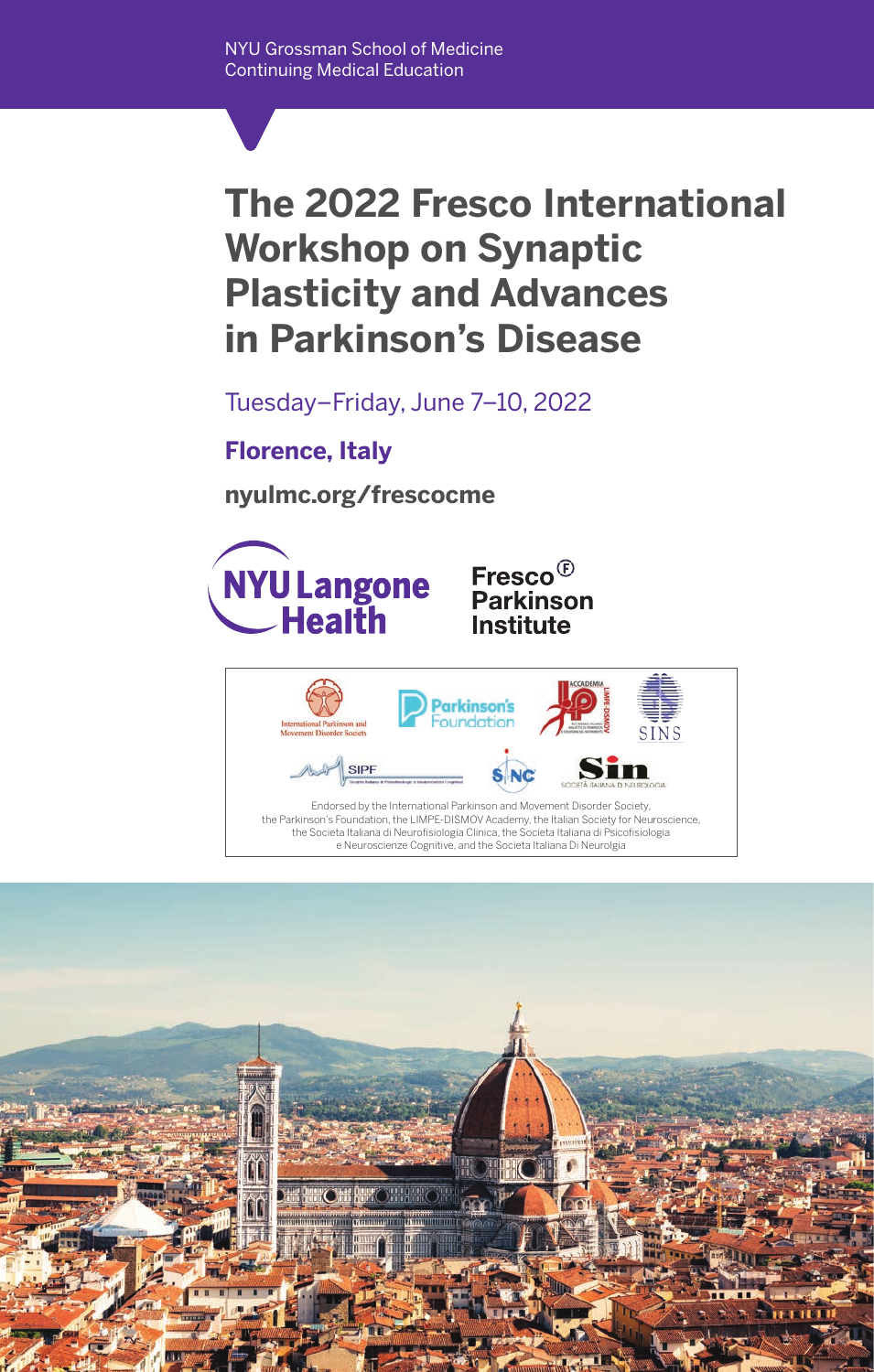## **The 2022 Fresco International Workshop on Synaptic Plasticity and Advances in Parkinson's Disease**



#### **WORKSHOP DIRECTORS**

**Angelo Quartarone, MD M. Felice Ghilardi, MD Mark Hallett, MD Monica Norcini, PharmD, PhD**

#### **COURSE DIRECTORS**

**Andrew S. Feigin, MD Steven J. Frucht, MD Un Kang, MD Monica Norcini, PharmD, PhD**

#### **MEETING DESCRIPTION**

Join us in Florence, Italy for the Fresco meeting in June focusing on synaptic plasticity and Parkinson's disease. In the workshop, international experts will provide an overview of the scientific advances on different aspects of brain plasticity from bench to bedside in health and movement disorders. On the last day, NYU Langone faculty will present didactic lectures, providing an overview of advances in diagnosis and treatment of Parkinson's disease and related disorders. Participants will gain a deeper understanding of brain function and its relevance to diagnosis and treatment of Parkinson's disease, parkinsonisms, and movement disorders.

#### **EDUCATIONAL OBJECTIVES**

After this activity, participants should be able to:

- Describe the mechanisms of plasticity and their relevance in the genesis and treatment of symptoms of Parkinson's disease and parkinsonisms
- Evaluate the latest development in the deep brain stimulation treatment of Parkinson's disease and dystonia
- Assess the use of rehabilitation techniques in parkinsonisms
- Integrate the latest technology in the diagnosis and treatment of patients with Parkinson's disease, parkinsonisms, and other movement disorders
- Identify non-motor problems in Parkinson's disease and determine specific treatments
- Utilize different types of testing to their full advantage and identify some of their limitations as well as benefits in assessing patients with Parkinson's disease, parkinsonisms, and other movement disorders
- Describe the role of glia activity in inflammation in neurodegenerative disorders
- Recognize visual and speech changes associated with Parkinson's Disease

## **TARGET AUDIENCE**

Researchers, physicians, and other care providers in the field of neurology, internal medicine, rehabilitation medicine, neurosurgery psychiatry, geriatrics and

other health care professionals working with patients with Parkinson's disease and related disorders as well as neuropsychiatric disorders

## **MEETING APP**

Meeting materials will be distributed electronically via an app. Emails regarding the app will be sent beginning two weeks prior to the meeting. You will be able to download the app and view the meeting materials in advance, as well as on the day of the meeting. The app can also be viewed on a desktop or laptop. The meeting presentations will be available for view/download/print the week of the meeting. The meeting app will remain available for one year after the meeting.

## **REGISTRATION nyulmc.org/frescocme**

After 12 pm on May 31, 2022 only onsite registration is available, provided the meeting has not reached capacity. Onsite registrants will incur an additional \$20 charge. Registration is non-transferable.

## **EACCME® ACCREDITATION STATEMENT**



The 2022 Fresco International Workshop on Synaptic Plasticity and Advances in Parkinson's Disease, Florence, Italy, 6/7/2022–6/10/2022 has been

accredited by the European Accreditation Council for Continuing Medical Education (EACCME®) with 20 European CME credits (ECMEC®s). Each medical specialist should claim only those hours of credit that he/she actually spent in the educational activity.

Through an agreement between the Union Européenne des Médecins Spécialistes and the American Medical Association, physicians may convert EACCME® credits to an equivalent number of AMA PRA Category 1 CreditsTM. Information on the process to convert EACCME® credit to AMA credit can be found at www.ama-assn.org/educatio /earncredit-participation-international-activities.

Live educational activities, occurring outside of Canada, recognised by the UEMS-EACCME® for ECMEC®s are deemed to be Accredited Group Learning Activities (Section 1) as defined by the Maintenance of Certification Program of the Royal College of Physicians and Surgeons of Canada. CCME® for CME accreditation of this event.

## **ITALIAN ACCREDITATION STATEMENT**

Total of 23 CME credits. Course code: 6633-317921. Accreditation for: Physician, Nurse, Physiotherapist, Occupational Therapist, Speech-Language Therapist and Psychologist.







Commissione Nazionale Formazione Continua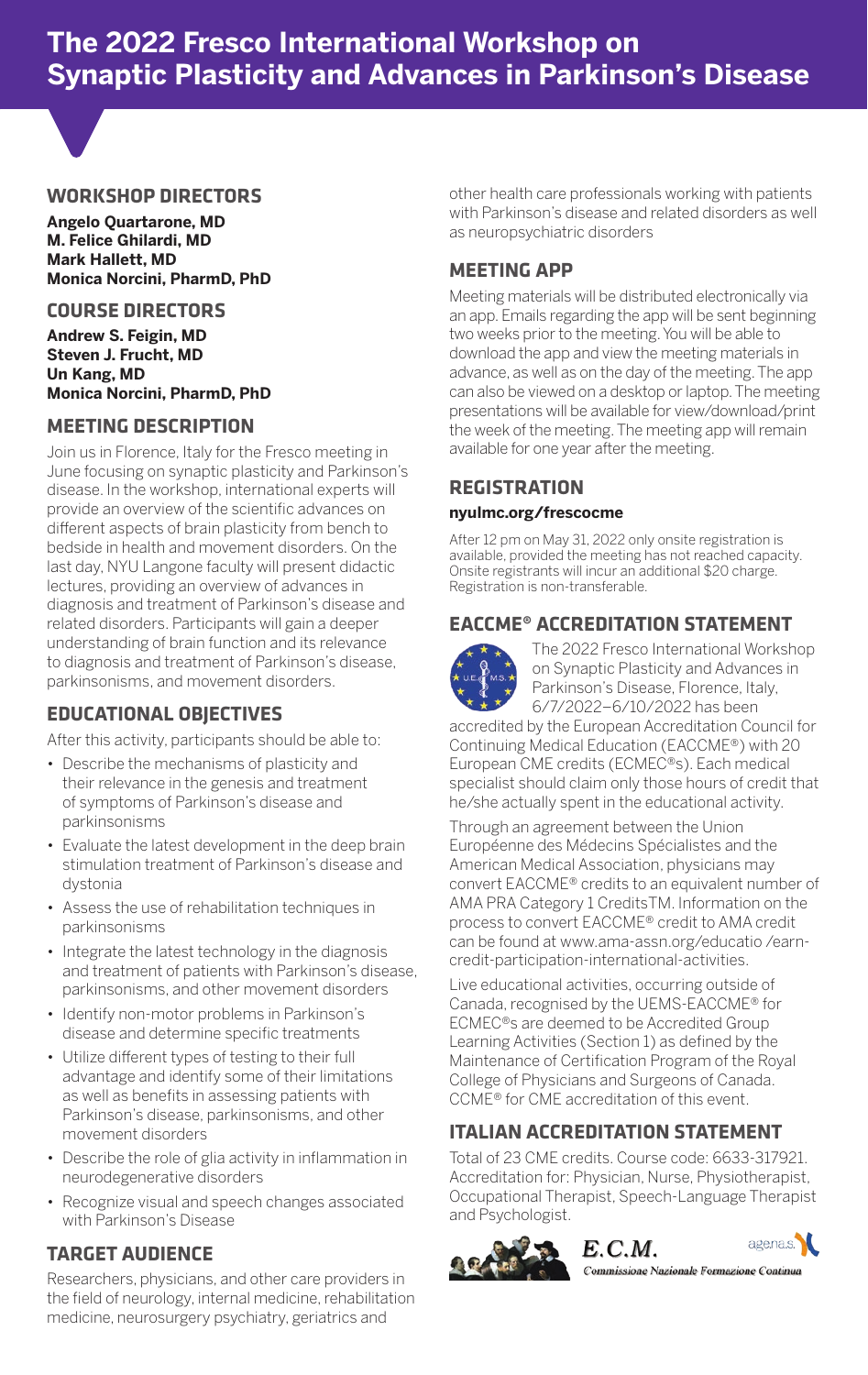## **TUESDAY, JUNE 7, 2022**

**1:00 pm Registration**

- **1:45 pm Welcome Remarks** Paolo Fresco Robert I. Grossman, MD Kenneth Langone
- **2:00 pm Introduction to the Workshop** M. Felice Ghilardi, MD Angelo Quartarone, MD

#### **2:10 pm Opening Panel—COVID-19 and Possible Link with Parkinson's Disease and Parkinsonism: From Bench to Bedside**

David Sulzer, PhD K Ray Chaudhuri, MD Peter Schmidt, PhD Elena Moro MD, PhD

#### **SESSION I: From Emotion to Motion**

Moderators: Veronica Ghiglieri, PhD Peter Schmidt, PhD Hartwig R. Siebner, MD, DMSci

**3:00 pm From Emotion to Motion: Cortical and Subcortical Contributions** Edmund T. Rolls, MA, DPhil, DSc, Hon DSc

> **Chronic Stress: From Neuronal Plasticity to Neurodegeneration** Sheela Vyas, MD

#### **Coffee Break**

**Stress, Sex, and Plasticity** Debra Bangasser, PhD

**Functional Movement Disorders: Maladaptive Plasticity in the Limbic-Motor Circuitry** Mark Hallett, MD

#### **Panel Discussion**

- **6:30 pm Adjourn**
- **6:45 pm Social Event: Cocktail & PD Art Exhibition**

## **WEDNESDAY, JUNE 8, 2022**

- **8:30 am CME Sign-In**
- **SESSION II:**

**Cerebellum: New Perspectives in Movement Disorders**

Moderators: Matilde Inglese, MD, PhD Marco Molinari, MD, PhD Ulf Ziemann, PhD

**9:00 am A New Anatomical Perspective on the Connections Between Basal Ganglia and Cerebellum: Functional Implications** Angelo Quartarone, MD

> **Cognition, Emotion, Autonomic Function and Cerebellum** Jeremy D. Schmahmann, MD

**Cerebellum Contribution to Pathophysiology of Movement Disorders** Hyder A. Jinnah, MD

**Coffee Break**

**Cerebellum and Plasticity: A Target for Non-Invasive Stimulation**

John Rothwell, PhD

**Cerebellum and Plasticity: A Target for Invasive Stimulation** Andres Lozano, MD, PhD

**Panel Discussion**

**12:30 pm Lunch and Poster Session**

#### **SESSION III:**

**Parkinsonisms and Plasticity**

Moderators: Paolo Calabresi, MD Massimo Cincotta, MD Giacomo Koch, MD, PhD

**2:30 pm Rehabilitation in Parkinsonisms** Robert Iansek, PhD, FRACP

#### **Tau and the Cytoskeleton: Relevance to Synaptic Damage, Plasticity, and Neurodegenerative Diseases** Francesca Bartolini, PhD

**Tau and Plasticity** Michael Rowan, PhD

**Clinical Spectrum of Parkinsonisms: New Frontiers** Alessandro Di Rocco, MD

#### **Coffee Break**

**Cortical Plasticity in Corticobasal Syndrome, PSP, MSA, and Lewy Body** Antonio Suppa, MD, PhD

**Panel Discussion**

**6:30 pm Round Table: What Patients Want from Research**

**7:00 pm Adjourn**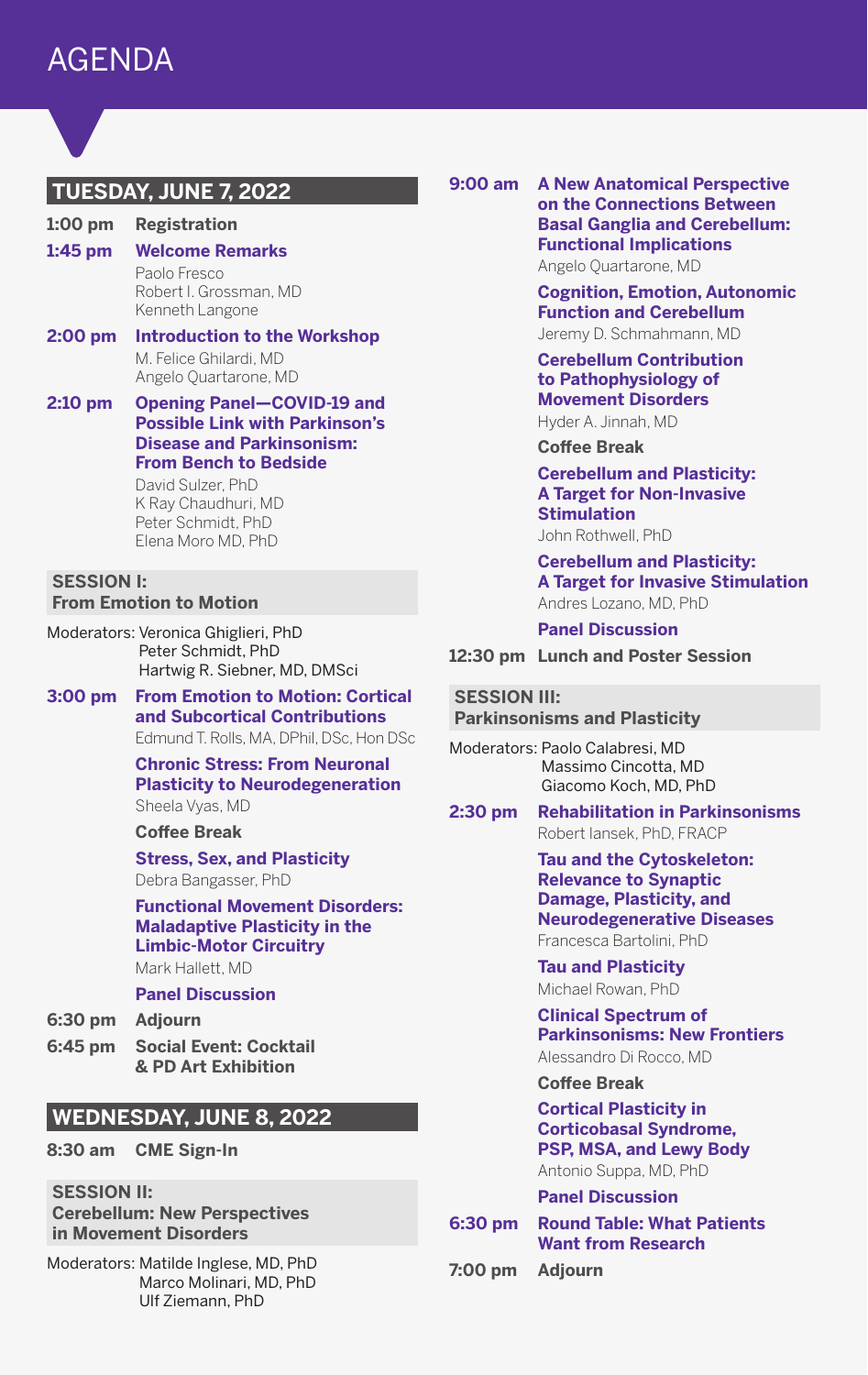## **THURSDAY, JUNE 9, 2022**

**8:30 am CME Sign-In**

**SESSION IV: Plasticity and Non-Motor Symptoms in Parkinson's Disease**

Moderators: Vicenzo Di Lazzaro, MD Simone Rossi, MD, PhD Mario Zappia, PhD

**9:00 am Fatigue in PD: A Plasticity-Related Disorder?** K Ray Chaudhuri, MD

> **Vision and Plasticity in Parkinson's Disease** M. Felice Ghilardi, MD

**Pain as Maladaptive Plasticity in Parkinson's Disease** Michele Tinazzi, MD, PhD

## **Coffee Break**

**Sleep Disorders in PD: An Ultimate Disorder of Plasticity?** Raffaele Ferri, MD

**Macrobioma and Parkinson's Disease: Cause, Effect, or Mere Association?** Gonzalo Torres, PhD

**Panel Discussion**

**12:30 pm Lunch and Poster Session**

**SESSION V: Does DBS Modulate Plasticity in Parkinson's Disease and Dystonia?**

Moderators: Giancarlo Comi, MD Leonardo Lopiano, MD, PhD Elena Moro, MD, PhD

**2:30 pm The Past, the Present, and the Future of DBS** Alim-Louis Benabid, MD, PhD

> **Subcortical Deep Brain Stimulation Modulates Cortical Excitability and Plasticity**

Robert Chen, MBBChir, MSc, FRCPC

**Motor Cortical Plasticity and Pathological Oscillatory Activity in Dystonia** Diane Ruge, PhD

**Coffee Break**

**Towards Adaptive DBS: Retuning Gait Freezing in Parkinson's Disease** Ioannis Isaias, MD, PhD

**The Present and the Future of FUS for Movement Disorders** Jose A. Obeso, MD, PhD

#### **Panel Discussion**

**Final Remarks and Conclusion** Mark Hallett, MD

**6:00 pm Adjourn**

#### **FRIDAY, JUNE 10, 2022**

**8:00 am Welcome and Course Introduction** Steven L. Galetta, MD

#### **SESSION I:**

**Genetic and Inflammation**

Moderator: Un Kang, MD

**8:10 am Astrocytes in Neurodegenerative Disorders** Shane A. Liddelow, PhD

> **Glial Targeted Therapy in Huntington's Disease: The SIGNAL Trial** Andrew S. Feigin, MD

**Inflammation and Genetics in Parkinson's Disease** Giulietta M. Riboldi, MD, PhD

#### **Modeling Genetic Parkinson's Disease in Patient-Derived Cell Systems**

Emanuele Frattini, MD

#### **Panel Discussion**

#### **SESSION II:**

**Non-Motor Symptoms of Parkinson's Disease**

Moderator: Andrew S. Feigin, MD

**9:35 am Visual Perception Mechanisms** Biyu J. He, PhD

> **Rehabilitative Potential of Artistic Experience in Patient with PD** Alberto Cucca, MD

**Speech and DBS** Federica Avantaggiato, MD

#### **Panel Discussion**

**Coffee Break**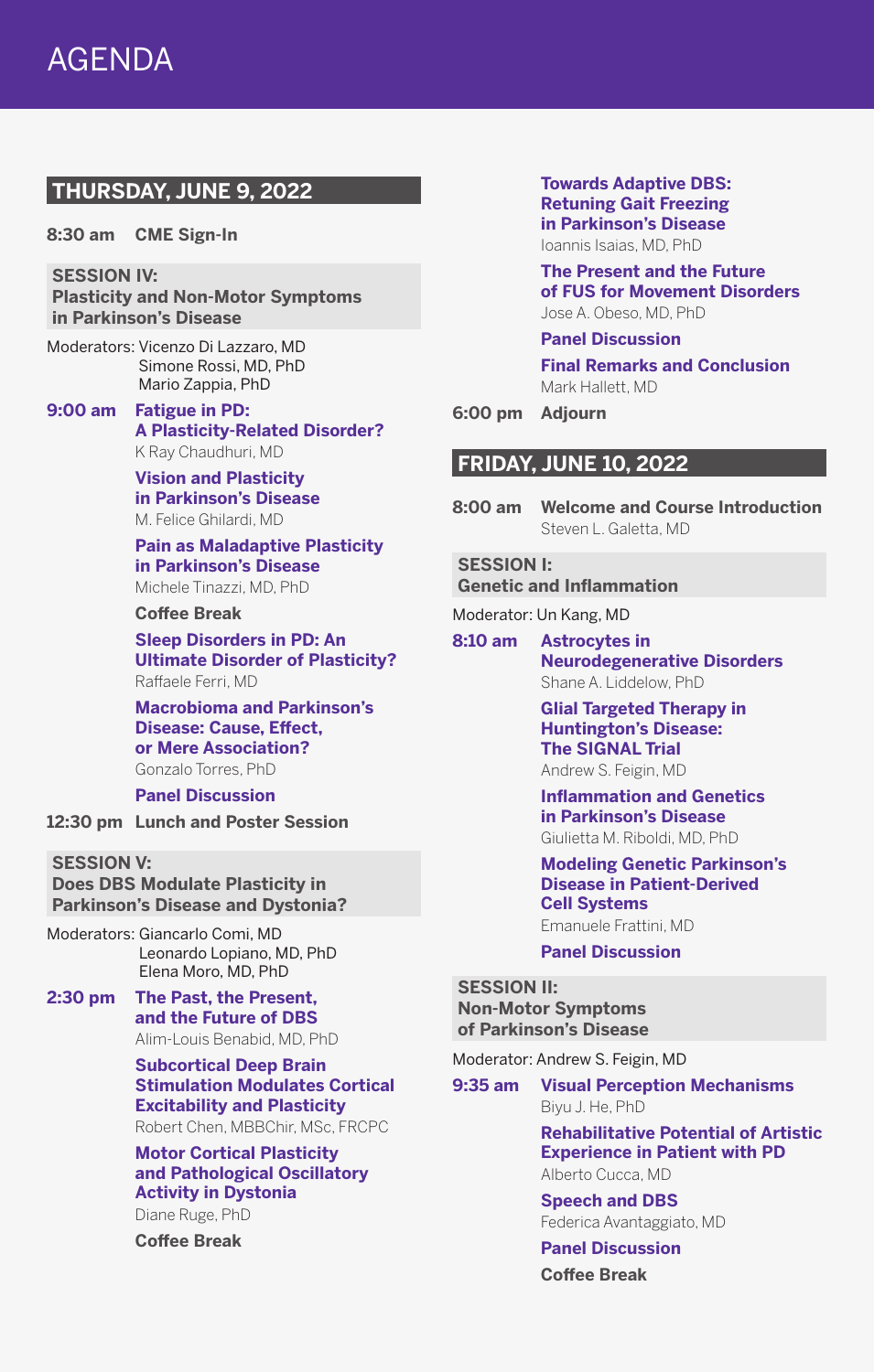## AGENDA

**SESSION III: Basic Mechanism of Plasticity and Clinical Applications**

Moderator: Richard Tsien, PhD

**11:00 am Keynote Speaker: Speech and Motor Learning** Michael A. Long, PhD

> **Dopamine Modulates the size of Striatal Projection Neuron Ensembles** Marta Maltese, PhD

**Enhancement of Axonal Dopamine Release by Leptin** Maria Mancini, PhD

**GABA Co-Transmission from Dopaminergic Neurons as a Potential Candidate for Striatal Modulation** Riccardo Melani, PhD

## **Exercise Enhances DA Release and BDNF Levels in Mouse Striatum**

Guendalina Bastioli, PhD

**Panel Discussion**

#### **SESSION IV: Movement Disorders Video Rounds**

**12:25 pm Video Rounds**

Andrew S. Feigin, MD Steven J. Frucht, MD Un Kang, MD Mark Hallett, MD

**1:00 pm Adjourn**

| <b>MEETING FEES</b>                                        | <b>Early Registration</b><br>(Ending on April 7, 2022) | Regular |
|------------------------------------------------------------|--------------------------------------------------------|---------|
| Young Investigators, Physicians, Researchers <40 years old | \$235                                                  | \$295   |
| Investigators, Physicians, Researchers >40 years old       | \$350                                                  | \$410   |

Please note: This meeting is eligible for NYU Grossman School of Medicine Alumni discount.

## **REFUND POLICY**

Submit your request for a refund of meeting fees more than \$75 no later than 7 days before the meeting start date. No refunds will be issued for cancellations or no-shows after that time. To request a refund, email cme@nyulangone.org. A \$75 administrative fee will be deducted.

## **MEETING CANCELLATION POLICY**

If a meeting is cancelled due to inclement weather, insufficient enrollment, or any other reason, NYU Grossman School of Medicine will refund registration fees in full. NYU Grossman School of Medicine will provide at least two weeks' advance notice if cancelling due to insufficient enrollment and as soon as possible in all other circumstances. NYU Grossman School of Medicine is not responsible for any airfare, hotel, or other non-cancellable costs incurred by the registrant.

## **LOCATION**

Istituto degli Innocenti Piazza della Santissima Annunziata, 12 50122 Firenze

## **CONTACT INFORMATION**

NYU Grossman School of Medicine Phone: 212-263-5295 Email: cme@nyulangone.org

## **ITALIAN CONTACT INFORMATION**

Fresco Parkinson Institute Italia Phone: +39 055 598999 Email: info@frescoparkinsoninstitute.it

## **PROVIDED BY**

NYU Grossman School of Medicine

## **ABSTRACT SUBMISSION**

We are accepting abstract submissions for poster presentation highlighting your research findings possible on the topic of the five sessions.

Please submit your abstract with a maximum of 250 words excluding title, authors, and presenters to: **FI-NRP@nyulangone.org** and

## **monica.norcini@nyulangone.org**.

Poster Dimensions: 24*"* x 36*"* (61 x 91 cm).

Deadline for submission: May 10, 2022

The best abstract will be selected also for oral presentation discussion.